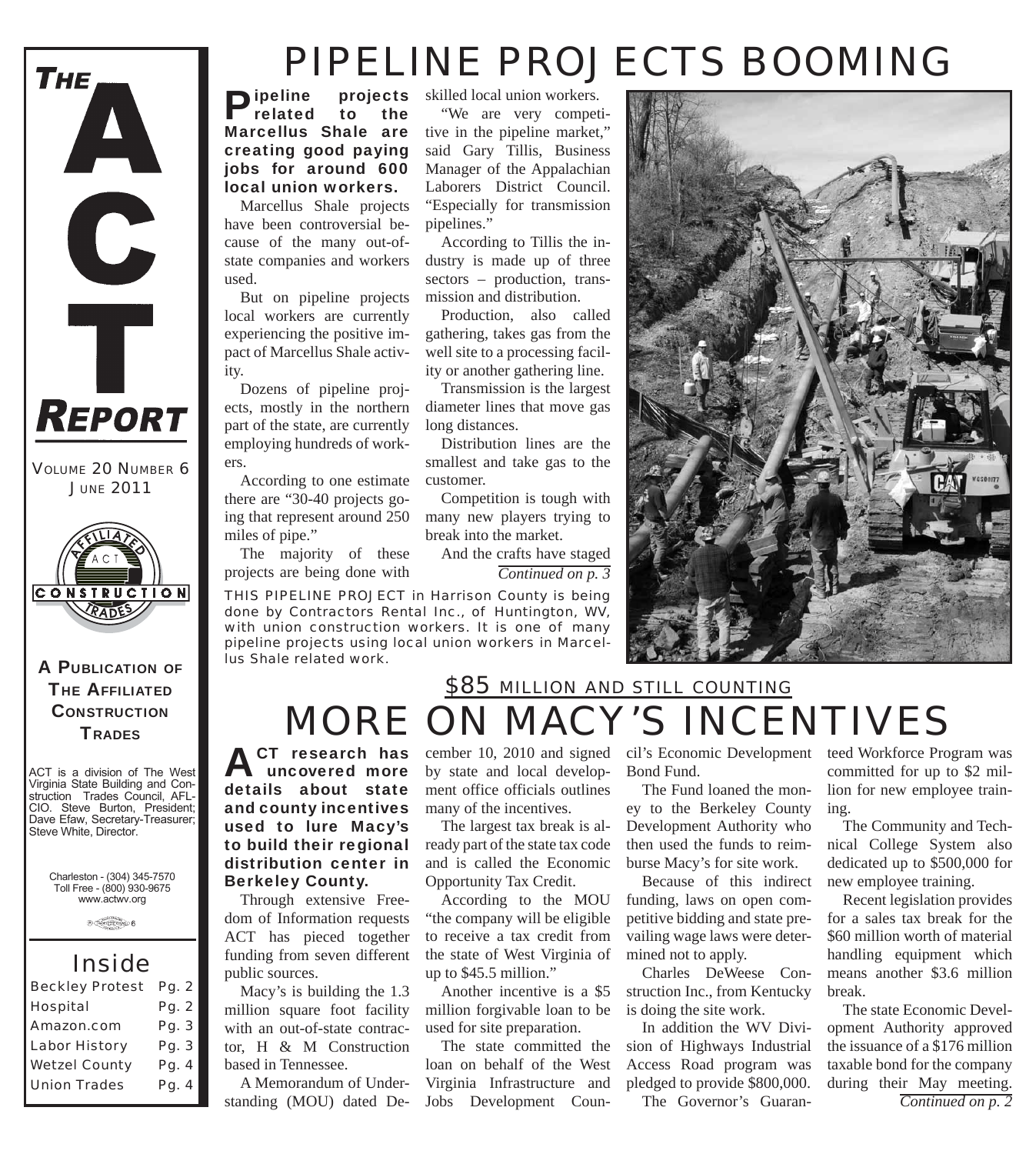# *BECKLEY BIG PROJECT DRAWS PROTEST*

A long awaited<br>
Beckley Intermodal Gateway project has turned sour for local construction workers.

Workers protested during the week of May 16 at the downtown project site because out-of-state contractors were importing workers.

Called the BIG Project the \$25 million venture includes a terminal for local and regional bus lines, a 300 car parking garage and a public event area, all on 4.5 acres.

\$20 million of the funding comes from a Federal Transit Administration grant.

The city's 20 percent funding match came from \$2.3 million in land value and \$2.7 million in Department of Transportation revenue

credits.

According to ACT Representative Wayne Rebich, National Erectors Inc., from Lumberton, NC and United Forming Inc. from Austell, GA are currently performing work at the site.

"Local construction workers need this work," said Rebich.

"It's unfair to bring in people when we are faced with severe unemployment."

The protest was met with positive public response.

Local media conducted an online poll asking the public how they felt.

The May 16 online poll results to the question: Should cities be required to use local contractors for construction projects? Yes: 81.1%; No: 18.9%.

## *WORKERS GET BACK PAY AT HOSPITAL JOB*

Six workers will re-<br>Sceive more than \$21,000 in back pay after an investigation turned up pay and classification issues at a Huntington Veterans Hospital project.

The workers were employed by Dennis R. Mills Contractor Inc.

Mills was low bidder late last year on a federallyfunded renovation project at around \$1 million.

However his bid was significantly below the next bidder, a union company called Morrisons Plumbing Inc. of Barboursville.

Randall May, Organizer for Carpenters Local 302, thought the bid difference was suspicious so he began an investigation.

After visiting the site and talking to workers in the weeks that followed May found a number of wage payment violations.

Some workers were getting as little as \$10 per hour, well below the required rate.

May helped the workers file complaints with the VA and the US Department of Labor.

According to May things *Continued on p. 4*



*LETTING THE PUBLIC know about the lack of local construction hiring at the Beckley BIG project are Rick Barker, (left) Business Manager for Iron Workers Local 301 and Ronnie "Hacksaw" Smith, Organizer for Local 301.*

#### *MACY'S*

#### *CONTINUED FROM P. 1*

But the financial impact of the move is unclear since the state has no financial obligation.

The second largest piece of funding identified so far came from the Berkeley County Commission in the form of a property tax deal.

Called a PILOT program, Payment in Lieu of Taxes, the state takes ownership of the project, at least on paper, making it state property which is not subject to property taxes.

Then a payment by the company is made that is less than they would have paid if the property was on the tax rolls.

In a report prepared for ACT, by a property tax expert, the value of the 15 year PILOT deal is \$27.9 million.

Without the property tax deal the county school system would have received around \$2 million per year.

What if anything will now go to the schools is unclear.

The Berkeley County Board of Education said they had no discussion or action on any of the tax matters regarding Macy's.

Matthew McComas, ACT Representative for the area, has been gathering documents and trying to find out if sub-contractors have been selected for the project.

"I've asked them (H&M) a dozen times for a sub list or if they have packages where they are looking for subs – each time they just give me the run around," he said.

One part of the deal ACT is still working on unraveling is the tax break already in State code that eliminates any sales tax for any items shipped out of state.

The Freeport provision was put in place in 1987 and exempts inventory of warehoused goods that are temporarily stored in the State and

awaiting delivery outside of the State.

Warehoused goods sold for a point of delivery in the State remain taxable, however goods sold for delivery to a destination outside of the State are exempt from taxation.

The value of this existing tax code to Macy's is unknown.

For what has been discovered so far there are more than \$85 million in tax breaks, forgivable loans, and outright payments to Macy's from state and local taxpayers.

"We found lots of paper and details about what Macy's would get – but there was absolutely nothing about local construction workers or contractors discussed by state or local development officials," said McComas.

"We are not against a deal, we just want to know why, for this project, there is no consideration for local construction workers or contractors."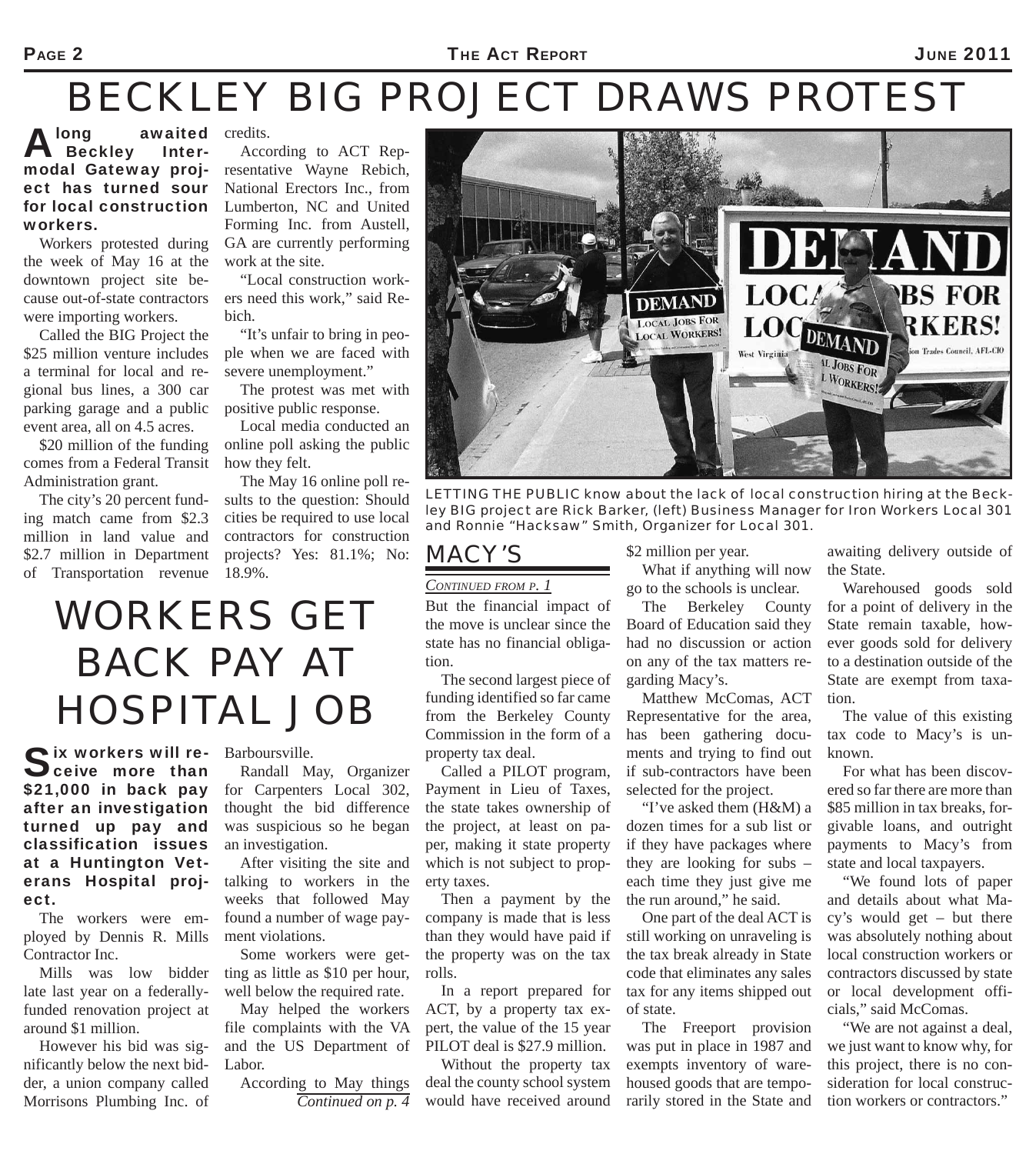# *CONTRACTORS AT AMAZON.COM PROJECT DON'T HIRE LOCAL CONSTRUCTION WORKERS*

"So far they [FRE] have protest was set to continue every day, "for at least the next week."

Trades members<br>
protested at an Amazon.Com office project in Huntington on Friday, June 10.

They were upset that contractors on the project are from Georgia, North Carolina and Louisville, Kentucky instead of locally.

Amazon announced the project to much fanfare in April promising to bring 200 jobs to the area.

It is building a 70,000-square-foot customer service center at Kinetic Park.

Flanigan Real Estate Resources Inc. (FRE) of Cincinnati, OH is acting as developer and construction manager according to Mark Johnson, organizer for the Tri-State Building Trades Council.

brought in T & M Tilt-Up from Bethlehem, GA, R & R plumbing from Richmond, KY, and Amteck an electrical contractor from Lexington, KY," said Johnson.

"But local workers and contractor's right here are more than capable of doing this work competitively."

Around 40 workers from area crafts participated in the event and got a very positive response from the public.

"Public support was great," said Keith Hoskins, President and Business Agent, Pipefitters Local 521.

"We have tried to get bidding opportunities for local companies but apparently Amazon does not care."

According to Johnson the



*PROTESTING LOST CONSTRUCTION jobs at the Amazon.com project in Huntington were around 40 local workers from a variety of crafts. The action took place on Friday, June 10 and continued the following week.*



*ACT'S WAYNE REBICH (left) and IBEW Local 466 representative John Boyd present checks to Jenna Clements (left) and Bonita Sink.*

*Clements is a student and Sink her teacher at Princeton Senior High in Mercer County.*

*Both are winners in last year's WV Labor History Week poster competition. The event is the idea of the recently formed West Virginia Labor History Week Coalition, a group of educators and labor organizations.*

*The group formed after the Legislature designated the first week of each September as Labor History Week.*

*The contest provided prizes of up to \$150 to students and teachers in Elementary, Middle and High School categories for the best Labor History poster.*

*More than 250 posters were submitted and judged by a panel of experts put together by the Coalition.*

*Prize money was donated by the North Central Labor Council and the West Virginia State Building Trades Council.*

### *PIPELINE*

#### *CONTINUED FROM P. 1*

numerous protests when outof-state companies import their workforce.

But a number of these out-of-state companies have failed to get their projects done on time and within budget.

"They just don't know our terrain and soil conditions," said Joe Bowen, Organizer for the Laborers.

"These out-of-state folks don't have the skills and experience our local workers  $do.$ "

Both the Laborers and the Operating Engineers have also made it a point of protesting the loss of job opportunities to out-of-state companies.

"We're committed to pro-

tecting our work," said Tom Plymale, Business Manager for Operating Engineers Local 132.

The two crafts have spent many hours at public protests and pickets when gas companies award projects to unfair competition.

According to Plymale there are 11 contractors working on Marcellus Shale related pipeline projects.

Both crafts estimate around 500 members of the Operators and Laborers working on these projects in total.

In addition welders from Pipeliners Union 798, who are not affiliated with the State Building Trades, are involved.

"We certainly don't have all the work, but we do have a lot of members working," said Plymale.